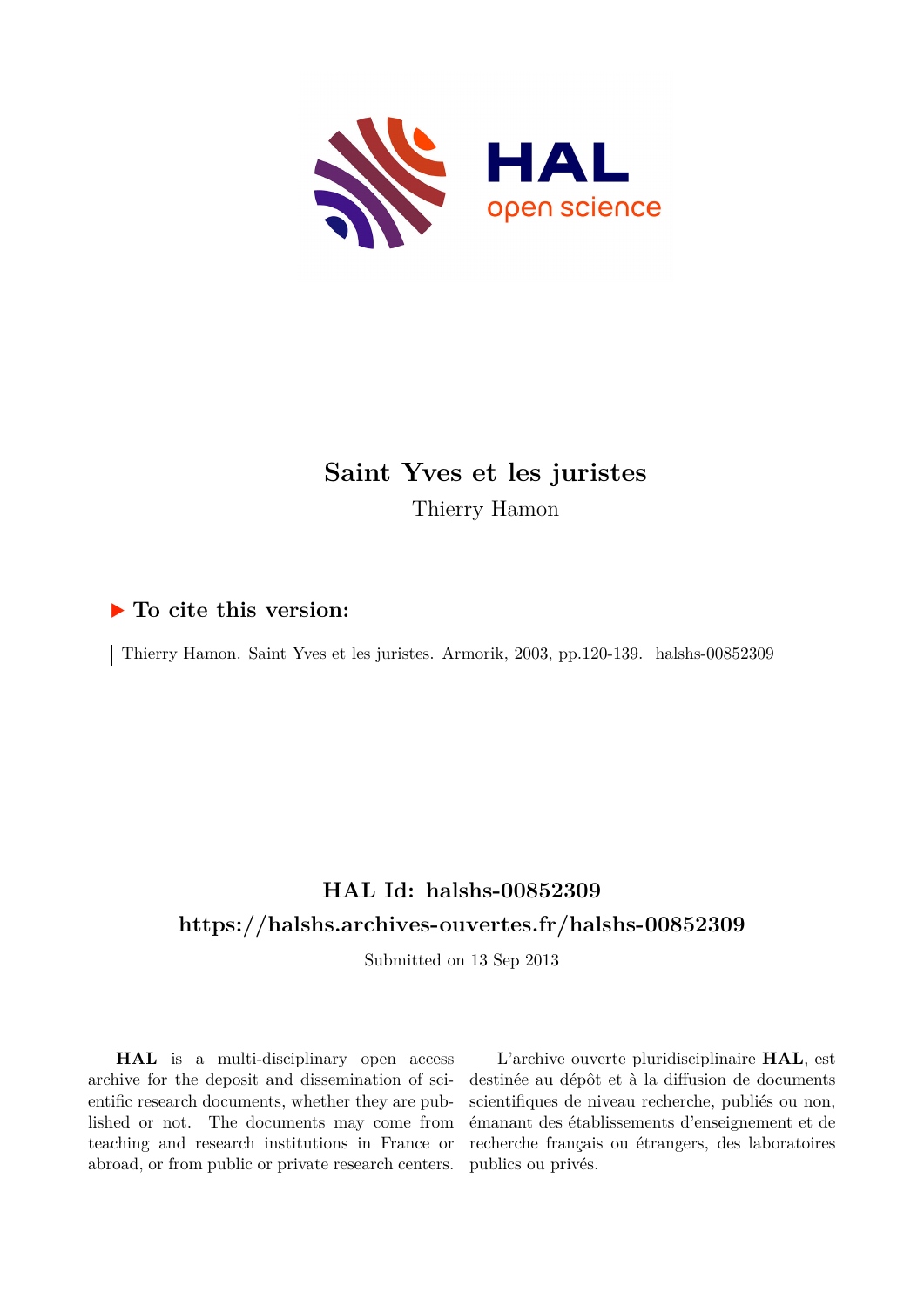## Saint Yves et les Juristes

Innombrables sont assurément les églises de Bretagne qui possèdent dans leur statuaire le groupe fameux représentant "Saint Yves entre le riche et le pauvre<sup>1</sup>" : Yves Hélory y est alors le plus souvent figuré non pas en habits ecclésiastiques, mais vêtu d'un ample vêtement laissant voir le bas de la cotte - lointain ancêtre de la soutane –, les épaules couvertes d'un chaperon sombre descendant jusqu'aux coudes ; il est en général également coiffé du bonnet carré aux cornes caractéristiques, adopté comme couvre-chef officiel par les gens de justice à partir du XVIème siècle<sup>2</sup>. Aucun doute n'est donc possible : nous sommes assurément en face d'un saint magistrat, que les artistes ont eu soin de représenter avec les principaux éléments distinctifs de sa profession : le chaperon notamment – à l'origine directe de l'épitoge des costumes judiciaires et universitaires actuels - n'est-il pas devenu, depuis la fin du Moyen Age, une sorte de symbole international des hommes de Loi, en usage aussi bien en Bretagne qu'à Paris, en Angleterre que dans les pays germaniques<sup>3</sup> ? Pour nous ôter les derniers doutes quant à l'activité professionnelle du second Patron de la Bretagne, ce dernier est très fréquemment symbolisé tenant à la main un parchemin contenant une requête présentée par un plaideur pauvre, qu'il accueille avec faveur. Certains tableaux des XVIIème et XVIIIème siècles sont encore plus précis, qui n'hésitent pas à peindre saint Yves dans le décor d'un véritable cabinet d'avocat ou de juge, encombré de sacs de procédures pendus au plafond, selon la coutume du temps : une des meilleures œuvres du genre est indubitablement la toile conservée dans l'ancien monastère des Augustines de Tréguier, que l'on pourrait croire librement inspirée de "l'avocat des pauvres" de Breughel Le Jeune.

Toutes ces représentations d'Yves Hélory sont, en définitive, bel et bien conformes à l'opinion commune, qui voit en lui non seulement l'"avocat des pauvres", mais encore le "saint patron des juristes<sup>4"</sup>.

<sup>&</sup>lt;sup>1</sup> On peut notamment citer, dans les Côtes-d'Armor : la cathédrale de Tréguier, l'église de Minihy-Tréguier, de Louannec, les chapelles du Port-Blanc (en Penvénan) et de Lannegan (en Lanrivain); dans le Finistère : les églises de Pleyben, du Folgoët, de Huelgoat, de La Roche-Maurice, d'Irvillac, ainsi que les chapelles de Saint-Vénec (en Briec), du Cloître (en Pleyben), de Saint-Thélau (en Leuhan), de Notre-Dame de Quilinen (en Landrévarzec), de Saint Herbot (en Plonevez-du-Faou). De même, il existe – ou il existait - plusieurs retables représentant, selon la technique du bas-relief, saint Yves entre le riche et le pauvre : ainsi, dans l'église de Loguivy-lès-Lannion, ou encore dans celle de Gouesnou (retable hélas détruit durant la Seconde Guerre Mondiale). Dans d'autres édifices enfin, c'est en tableau que la scène fameuse est évoquée, par exemple dans l'église paroissiale de Louannec, dans les chapelles de Kerfons (en Ploubezre) ou de Kernivinen (en Perros-Guirec, dans l'église paroissiale de laquelle le tableau rénové est désormais exposé).

<sup>&</sup>lt;sup>2</sup> On consultera avec profit les développements consacrés par Arthur de La Borderie au costume réellement porté par saint Yves de son vivant : Arthur de La Borderie, Rétablissement du tombeau de saint Yves : projet de note pour les artistes bretons, L. Prud'homme, Saint-Brieuc, 1885, pp. 18-27. Une intéressante approche de l'iconographie de saint Yves est donnée par Alexandre Masseron, ancien Bâtonnier de l'Ordre des avocats de Brest : L'art et les saints : Saint Yves, Laurens, Paris, 1924. <sup>3</sup> J. Boedels, Les habits du pouvoir : La Justice, Antébi, 1992, p. 101.

<sup>&</sup>lt;sup>4</sup> Ces titres sont généralement intégrés à l'intitulé même des livres consacrés à Yves Hélory, tant anciens que plus contemporains, qu'ils soient rédigés en français, en breton ou en d'autres langues. Parmi les ouvrages imprimés sous l'Ancien Régime, citons notamment la Vie de Saint Yves, de Pierre de La Haye, éditée à Morlaix par Georges Allienne en 1623 (nouvelle édition par G. Le Menn, Saint-Brieuc, 2002), dont le prologue commence à invoquer le "Père des indigents, le Juge entier et incorruptible, l'Avocat des pauvres, veuves et orphelins". De même, près d'un siècle plus tard, Adrien Baillet, dans sa monumentale Vies des Saints disposées selon l'ordre des calendriers, présente, à la date du 19 mai : "Saint Yves, Official et Curé en Bretagne, dit l'Avocat des Pauvres" (Roulland, Paris, 1704, T. 5, p. 647). Les ouvrages de piété composés en langue bretonne reprennent également ce titre, tel le Buez ar Zaent de Perrot, édité à Brest en 1846 (4ème édition), où l'on trouve une notice consacrée à "Sant Eozen, pe Euzen, Alvocat ar Beorien" (Saint Yves, Avocat des Pauvres) ; en 1912, une autre Vie des saints due à un auteur homonyme (Otrou Perrot, Kure Sant-Nouga) - qualifie également Sant Erwan d' "Advokad, Barner ha Beleg, Patron Breiz" (Saint Yves, Avocat, Juge et Patron de la Bretagne). Ce n'est, semble-t-il, que plus tardivement que l'accent est mis sur "Saint Yves, Patron des Juristes" : ainsi, en 1881, sous la plume de l'avocat guingampais Sigismond Ropartz, auteur d'une "Histoire de saint Yves, Patron des gens de Justice" qui contribua puissamment au renouveau de son culte à la fin du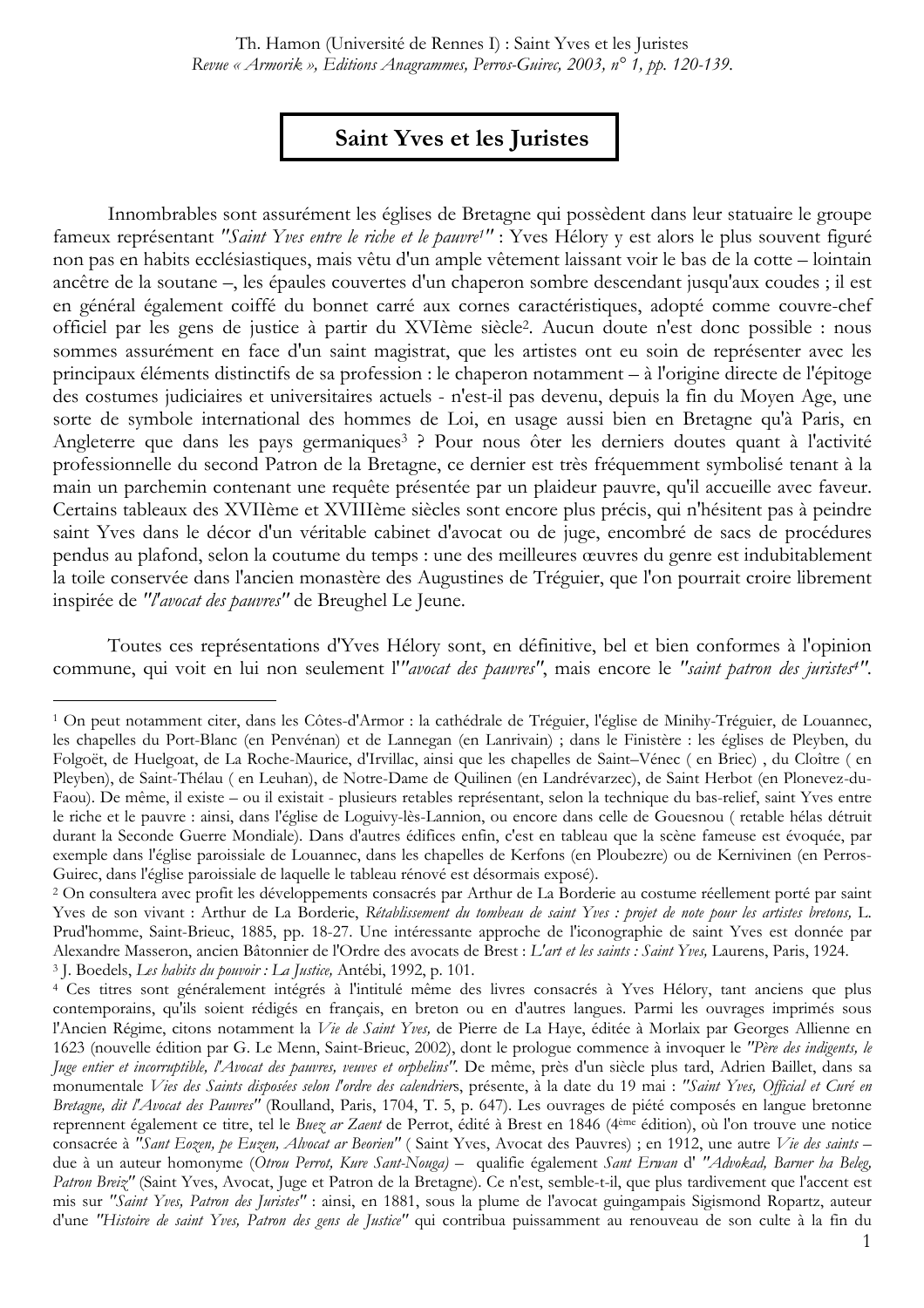Quel est le fondement d'une telle renommée, quel est son impact historique dans les milieux du Droit et quelles sont ses implications éthiques chez les juristes d'hier comme d'aujourd'hui? C'est ce que le présent article tentera de synthétiser brièvement<sup>5</sup>.

#### 1. Yves Hélory, un juriste médiéval d'exception.

Juriste, saint Yves l'est indubitablement par sa formation, qui fait de lui un professionnel du Droit de haut niveau, doublement licencié à la fois en Droit Canonique et en Droit Civil, à l'issue d'un baccalauréat en Théologie. Il se place ainsi bien au-dessus de la multitude des praticiens en fonction auprès des innombrables tribunaux seigneuriaux du Moyen Age, à une époque où nul n'était encore besoin d'un quelconque diplôme universitaire pour être recruté comme magistrat au sein d'une juridiction inférieure, et encore moins pour s'établir avocat<sup>6</sup>.

L'inclination du jeune Yves Hélory pour les études en général et le Droit en particulier se manifeste d'ailleurs de façon très précoce, puisque, après avoir reçu les premiers rudiments de son instruction d'un précepteur à peine plus âgé que lui – Jean Kerhoz, de Pleubian – c'est dès quatorze ans, vers 1264, qu'il quitte Tréguier pour Paris, afin d'y suivre les enseignements de l'Université, établie depuis cinq décennies à peine. En compagnie de trois condisciples trégorrois et de son maître breton, il y étudie tout d'abord les règles juridiques promulguées par l'Eglise et la Papauté au cours d'une Histoire déjà longue, dans lesquelles un autre saint Yves - Yves "de Chartres", cette fois<sup>7</sup>-avait déjà tenté de mettre un

XIXème siècle. N'ayons, bien évidemment, garde d'oublier le magistral et si sensible ouvrage dû au regretté Jean Le Mappian, ancien Bâtonnier du Barreau de Nantes : "Saint Yves, Patron des Juristes".

<sup>5</sup> Parmi l'abondante bibliographie consacrée à saint Yves et mettant l'accent sur sa qualité de juriste, on peut notamment citer, par ordre chronologique :

- S. Ropartz, Histoire de saint Yves, Patron des gens de Justice, Saint-Brieuc, 1881.
- A. France, Saint Yves : Etude sur sa vie et son temps, Prud'homme, Saint-Brieuc, 1892 (2ème édition).  $\equiv$
- Ch. de La Roncière, Saint Yves (1253-1303), Lecoffre, Paris, 1901.  $\overline{\phantom{m}}$
- L. Mahé, Saint Yves : son pardon à Tréguier, Aubert, Saint-Brieuc, 1941.
- L. Mahé, Monsieur Saint Yves : sa vie, ses miracles, ses triomphes, Prud'homme, Saint-Brieuc, 1949.
- A. Masseron, Saint Yves d'après les témoins de sa vie, Albin Michel, Paris, 1952.
- J.-C. Cassard, Saint Yves de Tréguier : un saint du XIIIème siècle, Beauchesne, Paris, 1992.
- J. Le Mappian, Saint Yves, patron des Juristes, Edilage Ouest-France, Rennes, 1997.
- A. Rieck, Der Heilige Ivo Von Hélory (1247-1303) : Advocatus pauperum und Patron der Juristen, Peter Lang, Francfort-sur-le-Main, 1998.

<sup>6</sup> C'est simplement à partir de l'Ordonnance de François Ier d'octobre 1535, que les futurs avocats désireux de plaider devant le Parlement de Paris ont obligation d'être titulaires de la double Licence universitaire en Droit Civil (Romain) et en Droit Canonique. En Bretagne, ce principe est posé précocement dès la fin du Moyen Age, par une "Constitution" promulguée le 22 mai 1455 par le Duc Pierre II. Celle-ci dispose que nul ne peut plaider "s'il n'est coutumier ou licencié en l'un des droits Civil ou Canon", et à la condition, de surcroît, "que le juge qui le reçoit voit qu'il soit de bonne et savante conscience". Cette règle est définitivement établie par l'arrêt de règlement du Parlement breton du 8 août 1554. Auparavant, l'immense majorité des jeunes avocats étaient simplement formés par leurs aînés dans la profession, en "tâchant de s'initier auprès d'eux dans l'exercice de la Jurisprudence ; et quand une fois ils certifiaient qu'un sujet avait acquis les connaissances convenables, on l'inscrivait au rang des maîtres". Guyot, Répertoire universel et raisonné de Jurisprudence Civile, Criminelle, Canonique et Bénéficiale, Dorez, Paris, 1775, T. 4, p. 55 (article : "Avocat"). M. Planiol, La très ancienne Coutume de Bretagne, avec les Assises, Constitutions de Parlement et Ordonnances Ducales, Rennes, 1896 (Réimpression : Champion - Slatkine, Genève, 1984), p. 423. G. Saulnier de La Pinelais, Le Barreau du Parlement de Bretagne (1553-1790) : les procureurs - les avocats, Plihon et Hervé, Rennes, 1896, p. 130.

7 Yves de Chartres, né vers 1040 dans la région de Beauvais, est consacré en 1090 évêque de Chartres et contribue puissamment au rayonnement de son école épiscopale. Il y enseigne en particulier la théologie et le droit canonique naissant, ce qui le conduit à rassembler méthodiquement en un vaste "Décret" tous les textes disparates régissant jusque-là le fonctionnement de l'Eglise et la vie spirituelle des fidèles. Yves de Chartres est toutefois également un personnage politique important, en relation avec le Roi Philippe Ier à la vie sentimentale tumultueuse duquel il s'oppose, ce qui lui vaut même de connaître un temps la prison. Il meurt le 23 décembre 1115, et ne tarde pas à être considéré comme un saint, alors que la procédure de canonisation est encore assez peu formaliste. Au cours de l'Histoire, sa fête est célébrée de façon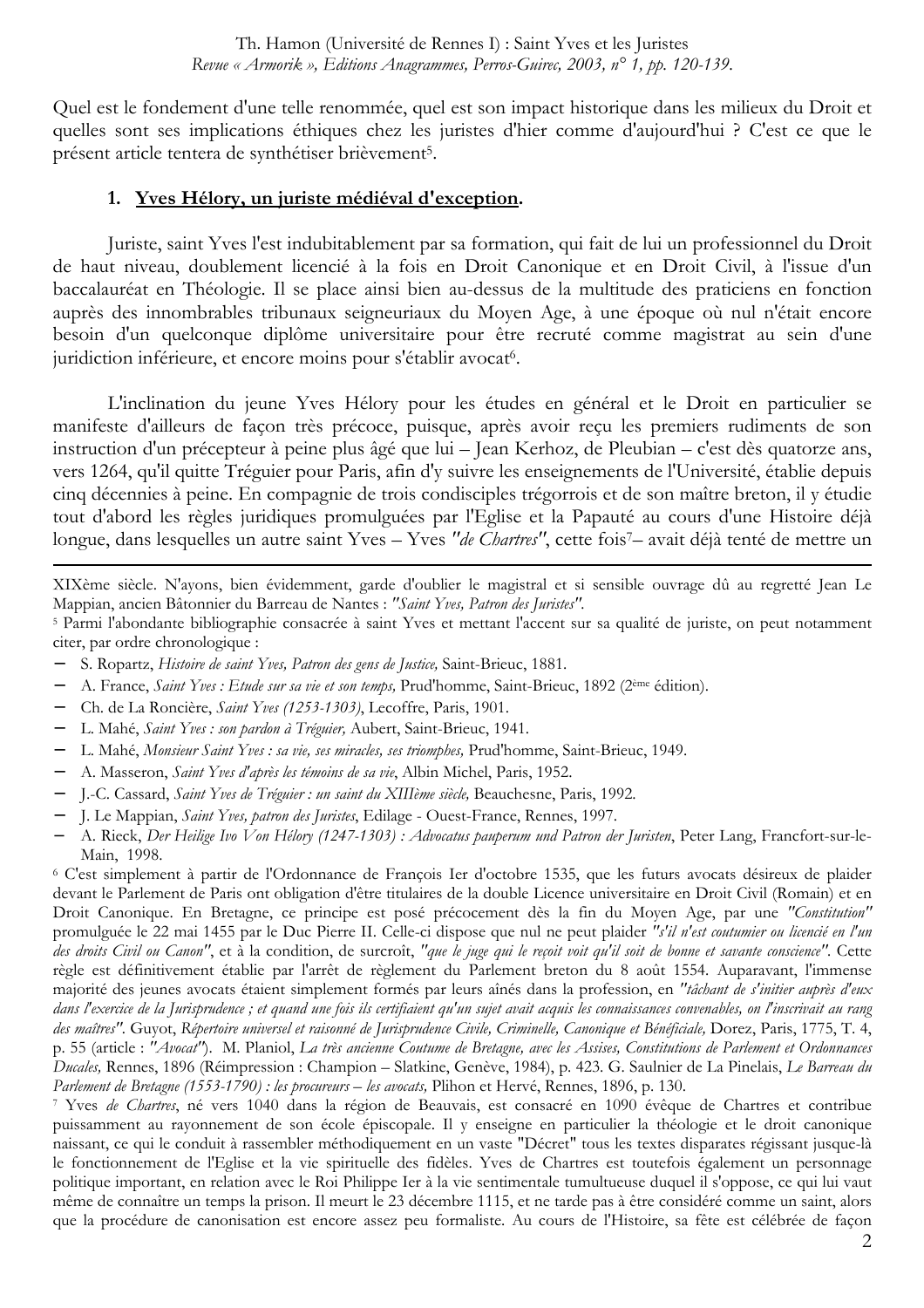peu d'ordre, à la fin du XIème siècle. Ecoutant les savants commentaires de la bien plus célèbre synthèse des lois ecclésiastiques compilée vers 1140 par le moine Gratien, le futur saint Yves "de Tréguier" se trouve initié à bien des domaines du Droit qui relèvent aujourd'hui du Droit Civil ou du Droit Pénal mais qui, en ce XIIIème siècle considéré à juste titre comme le "siècle d'or de la chrétienté médiévale", dépendent alors du Droit Canonique<sup>8</sup> : c'est par exemple le cas de la distinction fondamentale entre les différentes catégories du Droit naturel, du Droit divin et du Droit positif ; des principes de base de la poursuite pénale des criminels ; des conditions de validité du mariage et de son éventuelle dissolution. A une époque où, dans la lointaine Armorique, les règles de Droit en sont encore au stade d'une lente élaboration coutumière purement orale, l'Eglise apparaît comme particulièrement novatrice en étant capable de proposer une modélisation intellectuelle assez complète de la "Science Juridique" du temps par adaptation à la civilisation chrétienne, du riche héritage légué par le Droit Romain.

Dans ce contexte, il est logique qu'Yves Hélory ne s'en tienne pas à l'étude du Droit Canonique, et que sa quête de la connaissance le conduise spontanément à se pencher sur l'enseignement des jurisconsultes de l'Antiquité. Comme l'écrit encore au début du règne de Louis XV le canoniste Louis d'Héricourt : "Il est nécessaire que ceux qui veulent étudier le Droit Canonique connaissent les différentes espèces de lois romaines dont le Corpus du Droit Civil est composé, et qu'ils en fassent une étude particulière, parce qu'il y a dans le Droit Romain plusieurs principes qui peuvent servir à décider des affaires ecclésiastiques<sup>9"</sup>. Porté déjà par cette conviction, voici donc Yves Hélory sur les chemins du val de Loire, alors que l'été 1272 tire à sa fin, toujours accompagné du fidèle Jean Kerhoz et de trois autres condisciples trégorois : le petit groupe est en route pour Orléans, siège de la Faculté de Droit la plus renommée de France depuis que le Pape, craignant que les étudiants parisiens ne se détournent de la théologie au profit du Droit Civil, en a prohibé l'enseignement dans la capitale du royaume. Après le "Décret de Gratien", saint Yves s'applique désormais pour plusieurs années à l'étude des "Institutes" de l'Empereur Justinien, sous la houlette du vénérable Professeur Pierre de La Chapelle, futur Cardinal : il approfondit ainsi les subtilités romaines du Droit des contrats, du Droit successoral ou encore du Droit de la propriété, toutes matières dont notre actuel Code Civil conserve encore les grands principes en mémoire<sup>10</sup>.

A l'aube de la trentaine, solidement diplômé in utroque<sup>11</sup>, voici venu le temps pour Yves Hélory de tourner enfin la longue page de ses études de Droit, pour mettre désormais ses connaissances en pratique. Mais quelle voie choisir pour exploiter ses talents, alors que la spiritualité médiévale palpitant en son cœur le pousse à considérer avec une indéniable suspicion les techniques des "droits savants" forgées dans l'Antiquité pré-chrétienne, dont certaines n'on pas même la légitimité d'un fondement puisé aux sources du Droit Naturel ? Une chose est certaine : les pratiques ascétiques auxquelles il commence

fluctuante selon les époques : le 23 décembre, le 20 mai, ou encore le 28 mai. J. Gaudemet, Eglise et Cité : Histoire du Droit Canonique, Cerf/Montchrestien, Paris, 1994, p. 391. J. Gaudemet, Les sources du Droit Canonique (VIIIe - XXe siècle) : Repères canoniques - sources occidentales, Editions du Cerf, Paris, 1993, p. 95.

<sup>8</sup> J. Gaudemet, Eglise et Cité..., op. cit., pp. 392-396. H. J. Berman, Droit & Révolution, Librairie de l'Université d'Aix-en-Provence, Aix-en-Provence, 2002 : on consultera notamment le chapitre consacré à "l'origine de la science juridique occidentale dans les Universités européennes" (pp. 133-178), ainsi que celui analysant "le Droit Canon, premier système juridique moderne en Occident" (pp. 213-236).

<sup>&</sup>lt;sup>9</sup> L. d'Héricourt, Les Lois ecclésiastiques de France mises dans leur ordre naturel, Paris, 1771 (2<sup>ème</sup> édition), 1<sup>ère</sup> partie, p. 2.

<sup>&</sup>lt;sup>10</sup> Bien des ouvrages se penchent sur l'importance de la redécouverte du Droit Romain au tout début du XIIème siècle, puis sur son enseignement : J.-M. Carbasse, Manuel d'introduction historique au droit, P.U.F, collection "Droit fondamental", Paris, 2002, pp. 124-130 ("La renaissance du droit romain") : J. Bart, Histoire du droit privé, de la chute de l'Empire romain au XIXe siècle, Montchrestien, Paris, 1998, pp. 127-135 ("Les droits savants") ; J. Gaudemet, Les naissances du droit : Le temps, le pouvoir et la science au service du droit, Montchrestien, Paris, 1997, pp. 287-326 ("La seconde naissance des droits en Occident").

<sup>&</sup>lt;sup>11</sup> L'expression "utrumque jus" (i.e. : "Les deux droits") apparaît au XIIème siècle et englobe le Droit Canonique et le Droit Civil romain. A l'époque de saint Yves, seuls les étudiants les plus doués suivent le double cursus et obtiennent la Licence ou le Doctorat "in utroque". Par contre, à la fin du Moyen Age, la double qualification se fait nettement plus fréquente, du fait de la simplification des examens. H. Rolland, L. Boyer, Expressions latines du Droit français, L'Hermès, Lyon, 1985, p. 479.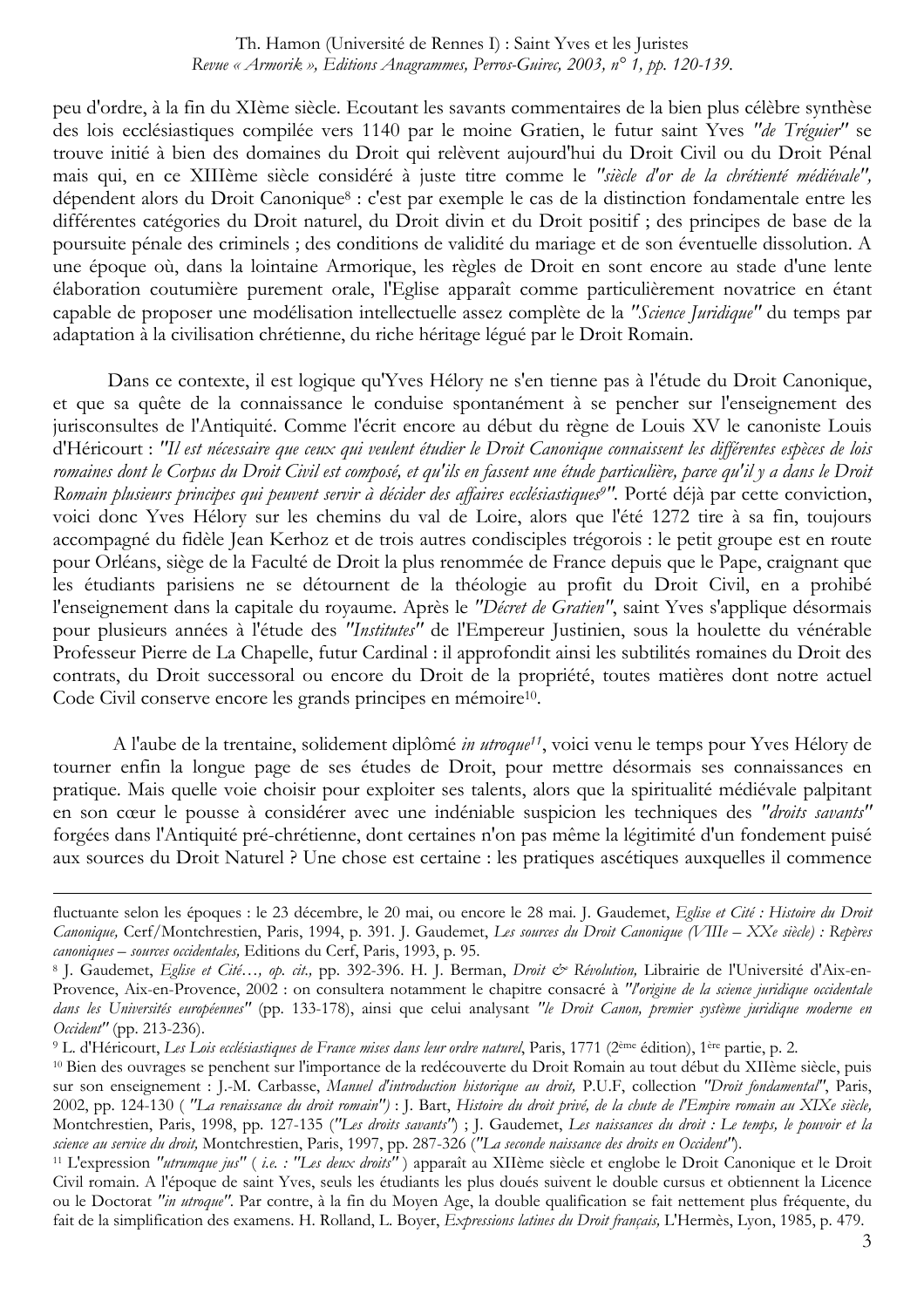déjà à soumettre sa vie montrent clairement qu'Yves de Kermartin se refuse à devenir "un affairiste du Droit dont les perspectives se limiteraient soit à la défense d'intérêts égoïstes, soit au service d'une administration ecclésiastique ou civile ayant en elle-même sa propre fin<sup>12"</sup>. Et il faut bien croire qu'ils sont assez nombreux à l'époque en Bretagne, les avocats répondant à ce cynique tableau, puisque le Duc Jean Ier Le Roux éprouve la nécessité de promulguer, en 1259, une loi limitant d'autorité leurs honoraires à "cinq sous par jour pour plédoïer", avec interdiction absolue d'exiger de leurs clients "aucun autre don en terres, en deniers, en joyaux ni en nulle autre chose<sup>13"</sup>. Non, décidément, Yves Hélory ne saurait être un précurseur du "Maître Pathelin" de la farce ! Contrairement à l'opinion encore fort répandue, le futur saint Yves n'a donc très probablement jamais été professionnellement un avocat inscrit auprès d'une juridiction déterminée<sup>14</sup>. S'il peut toutefois effectivement s'enorgueillir de son titre populaire d' "avocat des pauvres", à la fois respectueux et affectueux, c'est plutôt à son activité privée qu'il le doit, car ce n'est pas son métier mais sa foi qui le pousse à prendre juridiquement la défense de malheureux trop impécunieux pour pouvoir recourir aux services des auxiliaires ordinaires de la Justice, ainsi qu'à plaider leurs causes devant d'autres Tribunaux que celui siégeant à Tréguier.

Concilier de très hautes exigences morales avec la pratique du Droit Civil et Canonique, servir la Justice sans risquer par trop d'entretenir l'injustice et de trahir ainsi la prémonition de sa mère qui voyait en lui un futur saint, tout cela paraît possible à Yves Hélory, à la condition d'exercer non pas la simple fonction de défenseur, mais d'accéder à celle de juge, avant pour mission de dire le Droit et de décider réellement de la solution à donner aux litiges : après mûres réflexions, il se décide donc à devenir magistrat ecclésiastique et à accepter la charge d'Official que lui propose l'Archidiacre de l'Evêque de Rennes. Trois ans plus tard, vers 1284, il quitte la capitale judiciaire bretonne – dont il ne garde apparemment pas un très bon souvenir ! – pour revenir enfin dans son Trégor natal, à l'appel de l'Evêque de Tréguier, Alain de Bruc, désireux de confier son officialité diocésaine à cet insigne enfant du pavs dont la renommée de juriste à l'exceptionnelle piété commence à se répandre.

Mais en quoi consiste cette fonction de magistrat ecclésiastique, que saint Yves remplit avec une abnégation remarquable – et remarquée ! – pendant une quinzaine d'année ? Il s'agit, en réalité, d'exercer au nom de l'évêque les attributions contentieuses reconnues dans leur principe à l'Eglise dès l'époque de l'Antiquité chrétienne, mais dont le développement est surtout spectaculaire au XIIème siècle, lorsque le Droit Canonique commence à reprendre à son compte une partie des techniques héritées du Droit Romain : les tribunaux religieux – désormais tenus par un juge spécifique – connaissent alors toute la faveur des justiciables<sup>15</sup>, car ils y trouvent généralement plus de compétence, d'impartialité – et parfois

<sup>&</sup>lt;sup>12</sup> La citation est inspirée de Jean Le Mappian, Saint Yves... op. cit., p. 104.

<sup>&</sup>lt;sup>13</sup> Articles 2 et 3 de l'"Assise des Plédéours", probablement suggérée au Duc de Bretagne par une ordonnance comparable promulguée en Anjou en 1251. M. Planiol, La très ancienne Coutume de Bretagne... op. cit., p. 331.

<sup>&</sup>lt;sup>14</sup> Aucun des témoins entendus au cours de l'enquête préalable à la canonisation de saint Yves ne le présente en effet comme un avocat professionnel. La seule source ancienne qui en accrédite l'idée est "La légende de Monseigneur Saint Yves", rédigée dans le premier tiers du XIVème siècle par le moine Jean de Vignay, secrétaire particulier de la Reine Jeanne, épouse du Roi Philippe VI de Valois : "Car depuis qu'il ot exercé moult saintement le fait d'avocacie en la court de l'évesque de Tréguier, en plaidoiant toujours sans rien prendre et sans salaire les causes des povres et des misérables personnes en soy exposant de son bon gré, non pas requis pour les défendre, en la parfin fu esleu pour estre official, premièrement en la court l'arcediacre de Resnes, et après en la court l'évesque de Tréguier" (d'après la publication donnée en annexe par le Chanoine de La Roncière, Saint Yves..., op. cit., p. 182). Jean Le Mappian est d'avis d'accorder une certaine confiance à cette affirmation, en dépit de la naïveté générale dont fait preuve l'auteur dans sa traduction française de la Légende dorée écrite en latin par Jacques de Voragine. Par contre, ni Sigismond Ropartz, ni Alexandre Masseron - quoique tous deux avocats - ne retiennent cette hypothèse de l'établissement de saint Yves comme avocat à Tréguier pendant quelques années, au sortir de ses études, avant sa nomination comme juge Official à Rennes. A plus forte raison, il convient d'écarter la thèse soutenue par certains auteurs anciens selon laquelle Yves Hélory aurait exercé un temps auprès du Parlement de Paris.

<sup>&</sup>lt;sup>15</sup> F. Lot et R. Fawtier, Histoire des Institutions françaises au Moyen Age : Les Institutions ecclésiastiques, P.U.F., Paris, 1962, Tome 3 (Par J.-F. Lemarignier, J. Gaudemet et G. Mollat), pp. 257-279.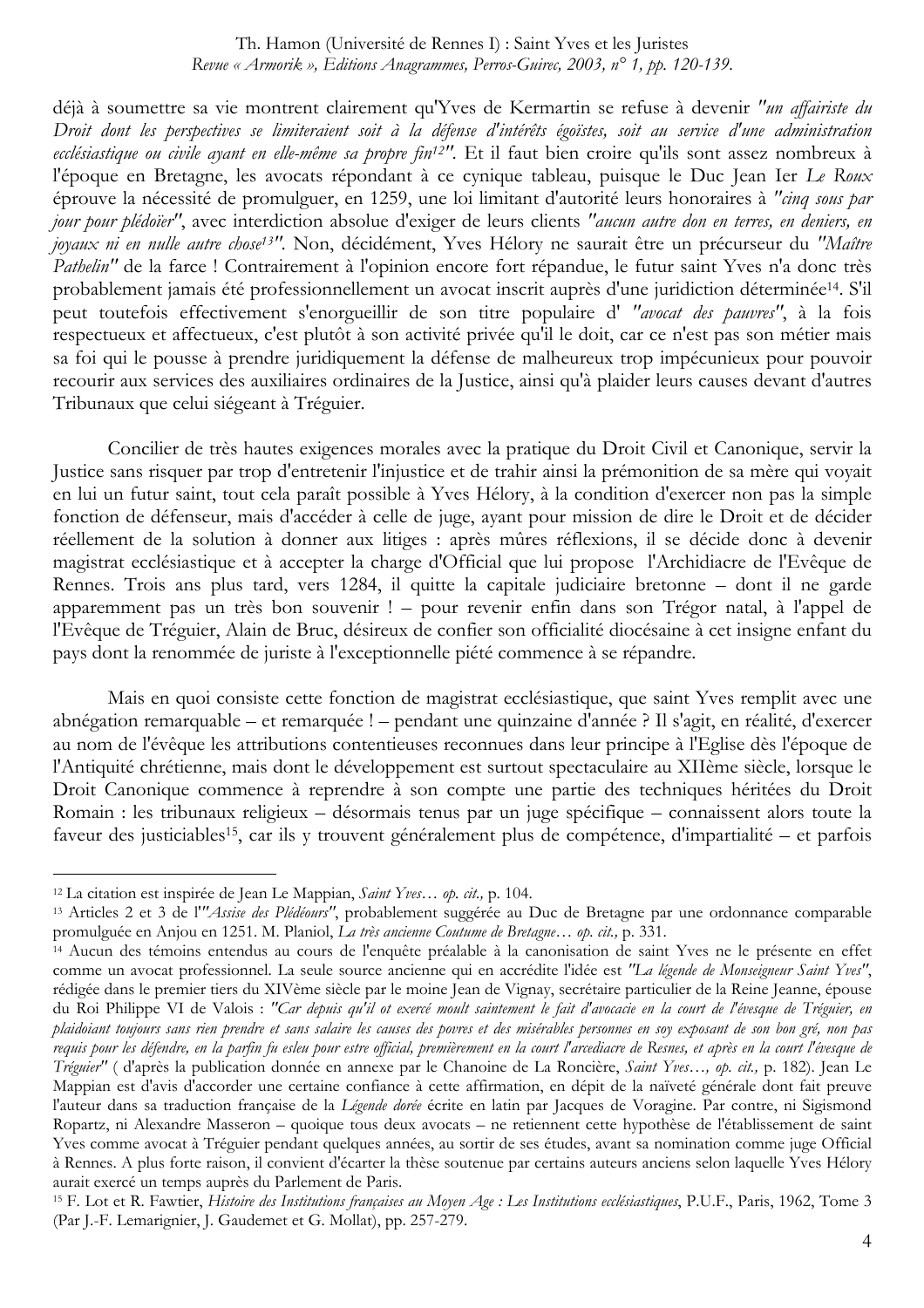même d'humanité – qu'au sein des multiples juridictions seigneuriales. Il est vrai que leurs attributions sont innombrables et dépassent largement le strict domaine de la religion, ce qui ne va pas sans susciter des frictions de plus en plus nombreuses avec les tribunaux des seigneurs, voire avec la Justice ducale.

C'est ainsi qu'en tant qu'Official, Yves Hélory est amené à connaître non seulement de toutes les affaires concernant les clercs de différents degrés<sup>16</sup> (y compris les éventuelles accusations de crime), mais encore de l'ensemble des causes intéressant les veuves, les orphelins et les "misérables personnes" de façon générale, qui sont légalement autorisées à se mettre sous la protection de la Justice ecclésiastique dans l'hypothèse d'une carence du magistrat civil normalement compétent. De même, c'est devant l'Officialité de Tréguier que sont portées les affaires dites "mixtes", qui présentent à la fois un caractère séculier et une dimension religieuse : c'est le cas, par exemple, de toutes les difficultés d'application des dispositions des contrats et des engagements, lorsque leur valeur probatoire a été solennellement renforcée par un serment sur de saintes reliques, selon la pratique courante de l'époque ; il en va de même des contestations portant sur des dispositions de dernières volontés (notamment des legs), et surtout de toutes les "causes matrimoniales" : empêchement au mariage pour consanguinité, crime de bigamie, séparation de corps ou de bien, rupture abusive de fiançailles... etc.

Bien des témoignages entendus lors de l'enquête de canonisation de 1330 attestent que telle a bien été l'activité professionnelle de saint Yves : un Ecuver originaire de Ploubezre – Jean de Coëtfrec – déclare ainsi, par exemple se souvenir qu'Yves Hélory "se chargea de l'affaire matrimoniale d'une femme pauvre, qu'on appelait la fille de Marjoy, de la paroisse de Louannec<sup>17"</sup>. Le Père Abbé du monastère de Bégard, pour sa part, évoque plus longuement le cas "d'une femme qui demandait un jeune homme en mariage : Dom Yves, sachant cette femme dans son droit, défendait sa cause pour l'amour de Dieu; le jeune homme disait à Dom Yves des paroles d'injures, le traitant de coquin et de truand, [mais il] supportait cela avec patience... ne répondant rien et se contentant de sourire, défendant comme à l'accoutumée la cause de sa paroissienne; comme elle n'avait pas de quoi payer les mémoires dont elle avait besoin, il demandait aux notaires de [les] établir pour l'amour de Dieu, et les y engageait<sup>18''</sup>.

Ce qui, manifestement, frappe l'opinion de ses contemporains et fait véritablement d'Yves Hélory un juge d'exception, c'est la manière dont il concoit l'exercice de sa charge : au crépuscule de sa vie, à plus de quatre-vingt dix ans, Jean Kerhoz - l'ami d'enfance à qui l'espoir de voir canoniser son ancien élève semble donner la force de défier le temps – témoigne sans aucune hésitation<sup>19</sup> que "Dom Yves s'est comporté dans ses fonctions d'Official d'une manière sainte et juste, rendant à chacun la Justice rapidement sans faire de choix ni de différences entre les personnes : en vertu de sa charge d'Official, il percevait le tiers de l'émolument afférent au droit de sceau de la Cour de Tréguier, et il en prélevait de larges aumônes pour les pauvres; il ramenait à la paix et à la concorde, selon ses moyens, les parties qui lui soumettaient leurs litiges et les autres - quels qu'ils fussent - qui avaient entre eux un différend". Et d'insister : "Il le faisait très souvent". L'ancien huissier audiencier du tribunal de Tréguier - Hamon Nicolas -, ne tient pas un autre langage lorsqu'il vient, lui aussi, dire quel avait été son

<sup>&</sup>lt;sup>16</sup> Le concept de clerc, au Moyen Age, est très extensif et ne se limite pas aux prêtres et moines ayant reçu les Ordres majeurs, puisqu'il s'applique en fait à toute personne portant la tonsure et l'habit clérical, même si elle est par ailleurs mariée ou exerce une profession commerciale. F. Lot et R. Fawtier, *Histoire des Institutions...op. cit*, p. 267.

<sup>&</sup>lt;sup>17</sup> Témoins 34 de l'enquête de canonisation, publiée par : A. de La Borderie, J. Daniel, Perquis, D. Tempier, Monuments originaux de l'histoire de saint Yves, Prud'homme, Saint-Brieuc, 1887, p. 86. Le texte latin indique "Johannes de Croyfrooc", mais il convient de comprendre "Coëtfrec", ancienne seigneurie effectivement attestée à Ploubezre, dont les château ruiné domine encore altièrement les rives du Léguer. La Borderie opère lui-même le rapprochement, dans la table récapitulative des témoins comparaissant à l'enquête de 1330. La traduction française est celle de : J.-P. Le Guillou, Saint Yves : ceux qui l'ont connu témoignent, ceux qu'il a guéris racontent (enquête de canonisation), Henry, Pédernec, 1989, p. 53.

<sup>18</sup> Témoin 19 de l'enquête de canonisation : A. de La Borderie, J. Daniel, Perquis, D. Tempier, Monuments originaux de l'histoire de saint Yves... op. cit., p. 56. Traduction française de J.-P. Le Guillou, Saint Yves...op. cit., p. 37.

<sup>&</sup>lt;sup>19</sup> Témoins n° 1. A. de La Borderie, J. Daniel, Perquis, D. Tempier, Monuments originaux de l'histoire de saint Yves... op. cit., p. 11. J.-P. Le Guillou, Saint Yves...op. cit., p. 15.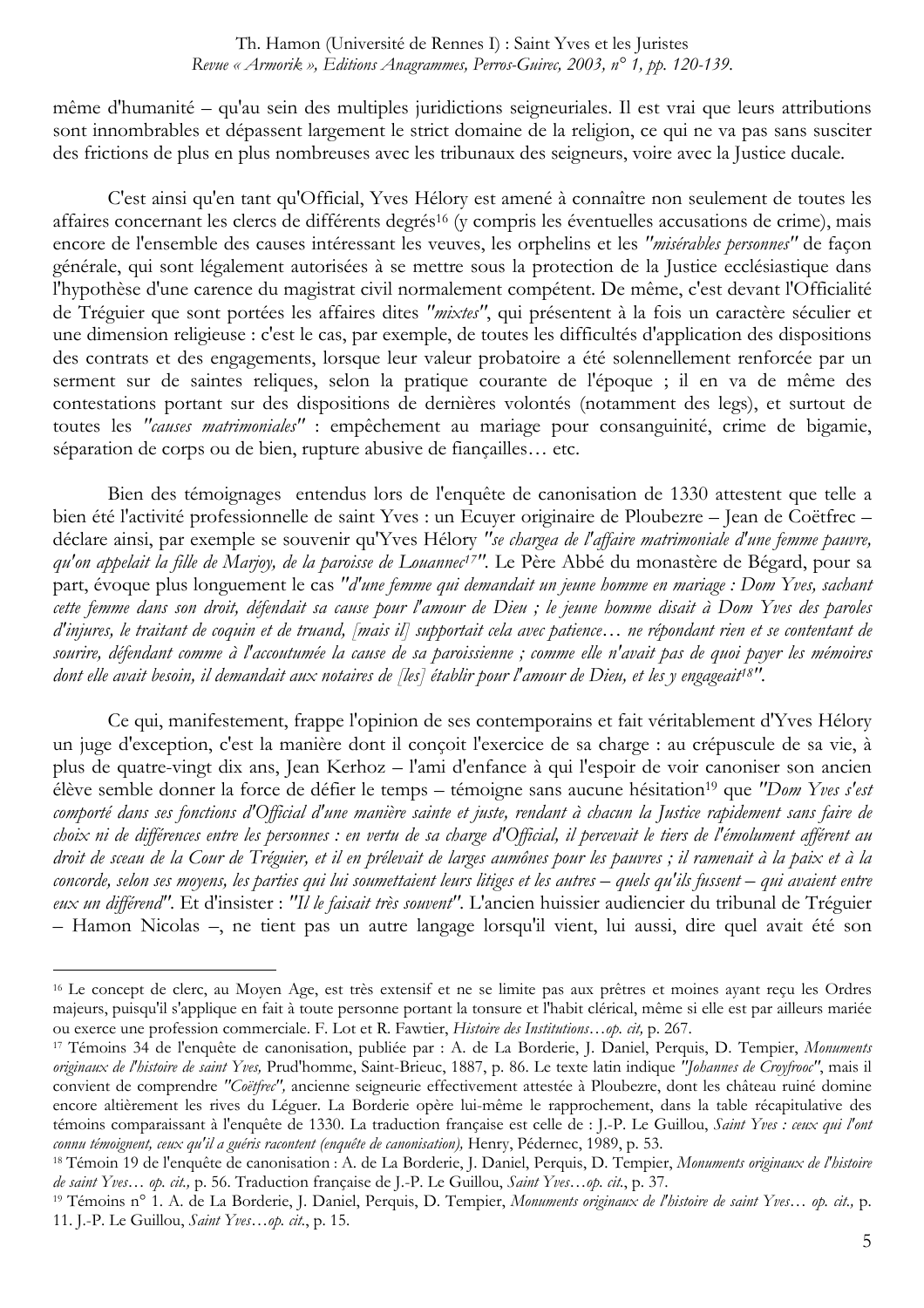étonnement devant le comportement hors du commun de son chef hiérarchique, contrastant fortement avec la pratique habituelle d'une grande partie de ses confrères magistrats<sup>20</sup>: "Il s'acquittait avec bonté et justice de sa fonction, rendant justice aux pauvres et aux riches, mais entendant plus volontiers les pauvres que les riches : les parties en désaccord qui lui soumettaient leur litige, il faisait tous ses efforts pour les ramener à la paix et à la concorde". Bref : l'Official trégorrois est un juge dont l'action est toute entière tendue non vers le prononcé d'une sentence, mais vers la conciliation amiable des plaideurs, dussent d'ailleurs ses propres revenus en souffrir, étant proportionnels aux frais judiciaires : c'est vraiment un magistrat "admirable et digne de louanges", comme s'exclame le Chevalier Jean de Pestivien<sup>21</sup>!

Et comme si cela ne suffisait pas, sans égard pour le surcroît de travail à titre gracieux que cela entraîne, saint Yves choisit délibérément de mettre sa science du Droit au service de la défense des justes causes, n'hésitant pas à dépenser une rare énergie pour faire en sorte qu'elles ne se muent pas en causes perdues devant la Justice des hommes, victimes d'une procédure contentieuse à la lourdeur parfois paralysante et au coût prohibitif. Abandonnant pour un temps le piédestal du juge, c'est à la barre que nous retrouvons alors Yves Hélory, plaidant aussi bien devant les modestes tribunaux seigneuriaux du secteur que devant la sénéchaussée ducale de Guingamp<sup>22</sup>, ne reculant pas même devant la fatigue d'un long voyage jusqu'au siège de l'Officialité de l'Archevêque de Tours, juridiction d'appel du tribunal ecclésiastique de Tréguier.

Habitués aux distinctions de l'organisation judiciaire actuelle, nous pouvons légitimement nous étonner de voir ainsi Yves de Kermartin multiplier ses activités et cumuler trois fonctions qui, de nos jours, seraient incompatibles : celles de magistrat, d'avocat... et de prêtre. Au cœur du Moyen Age, par contre, la question des incompatibilités professionnelles – quoique déjà débattue – n'est pas encore nettement tranchée. Que saint Yves soit à la fois Official et prêtre ne soulève ainsi pas de difficultés particulières, de même qu'il est parfaitement admis que tout homme d'Eglise versé dans le droit puisse faire fonction d'avocat devant un tribunal ecclésiastique<sup>23</sup>. Seule la postulation devant les juridictions laïques est nettement plus controversée : la règle en la matière – comme le rappelle le canoniste d'Héricourt, analysant les Décrétales pontificales – est qu'il est théoriquement "défendu à tous les prêtres... de plaider comme avocats devant les tribunaux séculiers, à moins que ce ne soit pour leur propre défense, pour soutenir les droits de leur église ou pour les pauvres<sup>24"</sup> : C'est exactement le cadre dans lequel saint Yves circonscrit ses interventions comme avocat!

<sup>&</sup>lt;sup>20</sup> Témoin n° 8. A. de La Borderie, J. Daniel, Perquis, D. Tempier, Monuments originaux de l'histoire de saint Yves... op. cit., p. 32. J.-P. Le Guillou, Saint Yves...op. cit., p. 26.

<sup>&</sup>lt;sup>21</sup> Témoin n° 4. A. de La Borderie, J. Daniel, Perquis, D. Tempier, *Monuments originaux de l'histoire de saint Yves... op. cit.*, p. 20. Traduction française de J.-P. Le Guillou, Saint Yves...op. cit., p. 20.

<sup>&</sup>lt;sup>22</sup> Une sénéchaussée rendant la Justice dans le Trégor au nom du Duc de Bretagne est attestée dès 1265, sous le nom de "Senescallus Trecorensis", mais il y a tout lieu de penser qu'à l'époque où saint Yves est Official de Tréguier - dans les années 1280 – le siège de ce tribunal ducal est déjà transféré à Guingamp : ce déplacement a pour but d'éviter la concurrence de trop nombreuses juridictions dans la ville même de Tréguier, dont le territoire – du point de vue civil – ne relève d'ailleurs pas de la justice ducale, mais du tribunal seigneurial dit des "Régaires" établi par l'évêque non en tant qu'ecclésiastique, mais comme Comte de Tréguier. M. Planiol, Histoire des Institutions de la Bretagne, Association pour la publication du manuscrit de M. Planiol, Mayenne, 1981, t. 3 (La Bretagne ducale : le Gouvernement - l'Eglise - Finances - Justice), p. 432.

<sup>&</sup>lt;sup>23</sup> La possibilité donnée aux clercs de plaider devant les Officialités est expressément réaffirmée pour la Bretagne à l'époque de saint Yves, à l'occasion du concile de la province ecclésiastique de Tours tenu en 1279, auquel participent les évêques de Bretagne. Jean Le Mappian, Saint Yves... op. cit., p. 235.

<sup>&</sup>lt;sup>24</sup> Cette règle, primitivement posée par le Concile de Latran de 1179 pour les seuls clercs titulaires d'un bénéfice ecclésiastique, est étendue par le Pape Grégoire IX, un demi-siècle plus tard, à tous les prêtres sans distinction. La règle de non-cumul semble être moins rigoureuse pour l'exercice des fonctions de magistrat, du moins à l'époque moderne : Héricourt précise ainsi que, si l'on "observe effectivement de façon exacte la décision du Concile de Latran qui défend aux ecclésiastiques d'exercer les charges de Baillis des seigneurs Hauts Justiciers", on tolère par contre que "les clercs tiennent des charges royales de judicature". L. d'Héricourt, Les Lois ecclésiastiques...op. cit., 1ère partie, p. 86.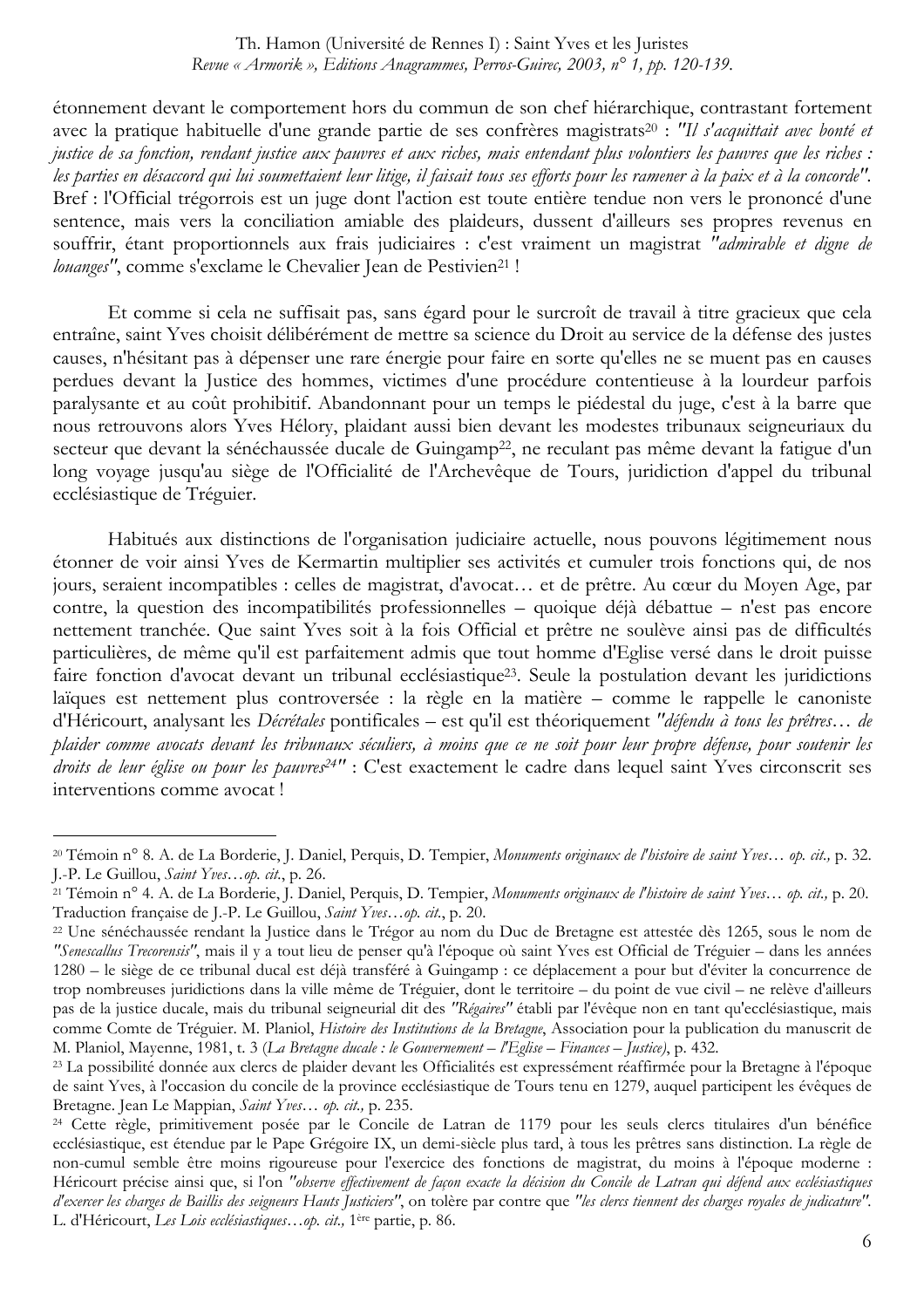Très nombreux sont les témoignages allant dans ce sens, à l'instar de celui de l'Abbé Pierre, du monastère de Bégard, déjà évoqué. Voici, par exemple, celui d'Yves Suet – de La Roche-Derrien – l'un des anciens compagnons d'études d'Yves Hélory à Paris<sup>25</sup> : "Dom Yves était gratuitement le défenseur et le protecteur des veuves, des orphelins, des mineurs et des autres malheureuses personnes; je l'ai vu et entendu plusieurs fois se présenter devant des personnes malheureuses en disant qu'il les aiderait "pour Dieu"; je me souviens en particulier d'une certaine veuve Levenit, de la paroisse de Pommerit-[Jaudy], qui se trouvait en procès avec un usurier du même endroit nommé Riwalon Bardoul, à propos d'un certain courtil; Dom Yves mena le procès de Levenit jusqu'à sa conclusion, gratuitement". Le franciscain guingampais Guillaume Rolland confirme<sup>26</sup> : "Il aidait les pauvres, les orphelins, les veuves et les autres malheureuses personnes dans leurs droits; il plaidait pour eux volontiers et gratuitement, même sans y être prié". Mais c'est encore Jean Kerhoz qui, comme il se doit, fournit l'attestation la plus détaillée<sup>27</sup> : "Messire Yves fut pieux et compatissant, car il plaidait gratuitement pour les pauvres, les mineurs, les veuves, les orphelins et les autres personnes misérables ; il soutenait leur cause, il s'offrait à les défendre même sans en avoir été prié : aussi l'appelait-on l'"Avocat des Pauvres et des misérables"... C'est bien gratuitement qu'il plaidait, car de nombreux misérables me l'ont rapporté, en se félicitant chaleureusement du concours que leur avait prêté Messire Yves". Et de conclure : "Dans la ville et le diocèse de Tréguier, cela est et a toujours été de notoriété publique".

Faut-il, dès lors, s'étonner que de son vivant même, cet extraordinaire homme de foi et de loi soit considéré avec vénération comme un éblouissant modèle par de nombreux juristes sincèrement désireux de mettre leur activité professionnelle au service de la véritable Justice, celle qui empêche la société humaine d'être entièrement soumise "au règne de la puissance brute, au pur arbitraire ou à la simple utilité<sup>28"</sup>? Faut-il davantage être surpris de la rapidité avec laquelle, après la canonisation officielle de 1347, le culte de saint Yves se propage dans les milieux judiciaires des quatre coins de Bretagne, de France, puis d'Europe?

#### 2. Le remarquable développement du culte de saint Yves dans les milieux juridiques de l'Europe entière.

C'est, semble-t-il, beaucoup aux étudiants et professeurs des facultés de Droit que l'on doit le rapide rayonnement de la renommée de saint Yves à l'extérieur des frontières de la principauté bretonne, parmi les juristes qui ne tardent pas à le prendre pour saint Patron, le substituant au patronage traditionnel de saint Nicolas<sup>29</sup>. Quoi de plus normal d'ailleurs, pour l'Université, que d'entretenir pieusement le souvenir d'un de ses enfants élevé à l'honneur des autels, et de mettre, fort pédagogiquement, son exemple en avant pour développer le sentiment de l'impérieuse nécessité de hautes exigences morales et éthiques chez les futurs professionnels du Droit, tant magistrats qu'avocats !

A peine la canonisation de l'ancien Official de Tréguier est-elle prononcée par le Pape Clément VI, que de jeunes bretons, venus à Paris parachever leur instruction à l'Université, prennent l'initiative, en 1348, de fonder une confrérie dans la capitale royale et d'y ériger une chapelle dans le quartier des

<sup>&</sup>lt;sup>25</sup> Témoin n° 3. A. de La Borderie, J. Daniel, Perquis, D. Tempier, Monuments originaux de l'histoire de saint Yves... op. cit., p. 15. Traduction française de J.-P. Le Guillou, Saint Yves...op. cit., p. 19.

<sup>&</sup>lt;sup>26</sup> Témoin n° 14. A. de La Borderie, J. Daniel, Perquis, D. Tempier, Monuments originaux de l'histoire de saint Yves... op. cit., p. 46. Traduction française de J.-P. Le Guillou, Saint Yves...op. cit., p. 33.

<sup>&</sup>lt;sup>27</sup> Témoins n° 1. A. de La Borderie, J. Daniel, Perquis, D. Tempier, Monuments originaux de l'histoire de saint Yves... op. cit., p. 11. Traduction française d'A. Masseron, Saint Yves..., op. cit., p. 100.

<sup>&</sup>lt;sup>28</sup> P. Raynaud, S. Rials, *Dictionnaire de philosophie politique*, P.U.F., Paris, 1996, article "Justice" (dû à O. Hoffe), p. 315.

<sup>&</sup>lt;sup>29</sup> Sur le culte de saint Yves en France et en Europe, on consultera notamment les développements de : S. Ropartz, *Histoire* de Saint Yves..., op. cit., pp. 313 -328; Ch. de La Roncière, Saint Yves..., op. cit., pp. 137 -169; A. Rieck, Der Heilige Ivo Von Hélory..., op. cit., pp. 121–196 (Cette thèse allemande de Doctorat renouvelle magistralement le sujet).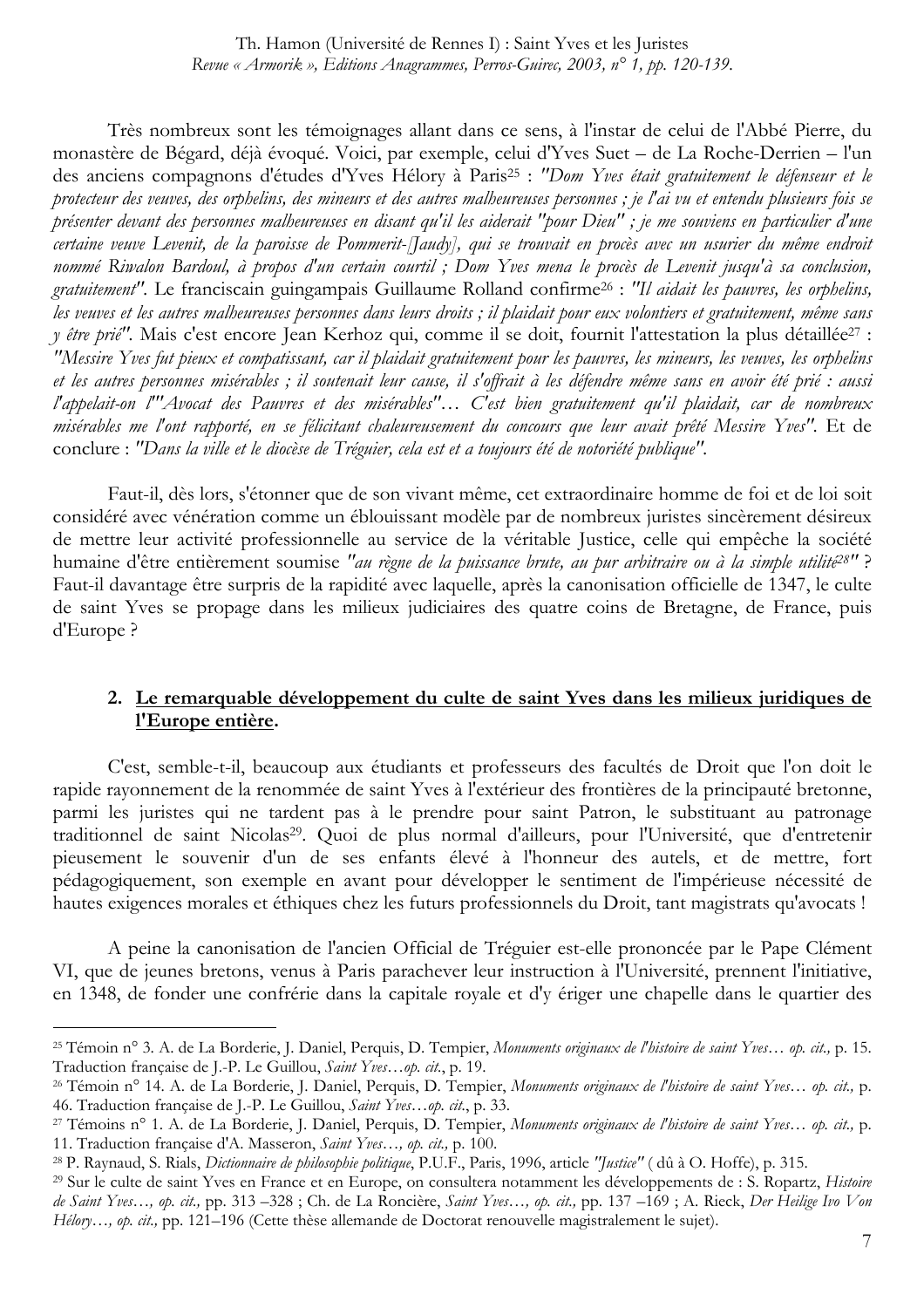Ecoles (rue Saint-Jacques), sur les lieux même qu'avait fréquentés le saint trégorois. Le projet reçoit l'adhésion immédiate et le soutien financier du Roi, de nombreux ecclésiastiques – à la suite de l'Evêque Foulques – et du monde judiciaire : la "Confrérie Saint Yves" est ainsi placée sous le haut patronage du Premier Président du Grand Conseil Royal, et ne tarde pas à voir affluer plaideurs, avocats et procureurs, qui expriment leur reconnaissance de façon originale en garnissant les voûtes et les murs d'ex-voto très explicites, constitués de petits sacs réunis en guirlandes et renfermant les pièces de procès gagnés grâce à l'intervention céleste de l'"Avocat des pauvres".

Très vite, d'autres universités et facultés de Droit emboîtent le pas à celle de Paris dans l'encouragement officiel du culte de saint Yves : c'est bien sûr le cas de la faculté de Droit d'Orléans, pouvant s'enorgueillir de le compter parmi ses anciens élèves, mais aussi de l'université d'Angers qui, en 1396, proclame Yves Hélory saint protecteur de ses étudiants d'origine bretonne et célèbre avec faste sa fête, chaque 19 mai : professeurs et élèves se rendent processionnellement ce jour à la porte de l'église pour recevoir l'évêque de la ville et son clergé, venus célébrer des vêpres solennelles. Des bords de Loire, la popularité du saint breton s'étend vers le sud de la France, où les facultés de Montpellier et d'Aix l'honorent grandement ; les doubles doctorats de Droit Civil et Canonique soutenus devant l'université provençale sont ainsi souvent encore placés, en plein XVIIIème siècle, sous l'invocation conjointe de saint Yves et de sainte Catherine, fréquemment représentés sur les frontispices gravés des thèses, aux côtés du Pape Alexandre V et du Comte Louis III, fondateurs de l'institution en 1413. L'université de Caen, érigée en 1436, choisit elle aussi de prendre l'illustre juriste trégorois comme saint Patron. Il va de soi qu'il en est de même lors de la fondation de la première université bretonne, à Nantes, en 1460, à l'initiative du Duc François II, désireux de faire en sorte que les jeunes bretons puissent mener un cycle complet d'études sans avoir à quitter leur Duché natal.

Si l'on peut éprouver une certaine surprise devant cette rapide propagation du culte de saint Yves au sein d'universités françaises ne lui étant rattachées par aucun souvenir historique direct, ce sentiment cède la place à une véritable stupéfaction, lorsque que l'on constate que, loin de se restreindre aux seules limites du royaume, la renommée d'Yves Hélory acquiert, avec une semblable célérité, une dimension véritablement européenne ! Qu'on en juge : moins d'un siècle après sa mort, il est déjà officiellement honoré par les facultés de Droit de Prague, de Vienne et d'Erfurt, suivies, au siècle suivant, par celles de Cologne, de Bâle et de Leipzig!

A l'époque moderne, sa popularité continue encore à s'accroître dans les milieux universitaires de l'Europe centrale, et touche désormais les facultés juridiques de Fribourg-en-Brisgau, Ingolstadt, Trèves, Mayence et Wittenberg, à l'exclusion, bien évidemment, des jeunes universités créées dans les Etats allemands ayant adopté la réforme protestante. Dans l'Europe catholique, par contre, le mouvement se poursuit jusqu'aux bouleversements liés à la Révolution française : saint Yves se trouve ainsi officiellement honoré, au XVIIème siècle, par les facultés de Droit de Louvain, Salzbourg et Innsbruck, puis, au siècle suivant, par celles de Trnava et Fulda. L'Espagne péninsulaire elle-même honore saint Yves, en l'élisant comme Patron de l'Université de Salamanque. Partout, dans ces temples de l'enseignement consacrés à Thémis, le 19 mai est commémoré de façon grandiose, car l'"Alma Mater" n'hésite pas, pour l'occasion, à sortir de ses murs pour se répandre dans la Cité et proclamer à tous le "panégyrique de saint Yves". l'accompagnant d'hymnes spécialement composées pour la circonstance, particulièrement propices à l'exaltation de l'esprit de l'auditoire. Emporté par l'enthousiasme, un juriste tchèque - Franz Alex Von Hanna - ne craint pas de proclamer, en 1698, que, décidément, "saint Yves est bien le plus grand canoniste de la terre<sup>30"</sup>!

<sup>&</sup>lt;sup>30</sup> A. Rieck, *Der Heilige Ivo Von Hélory..., op. cit.*, p. 205.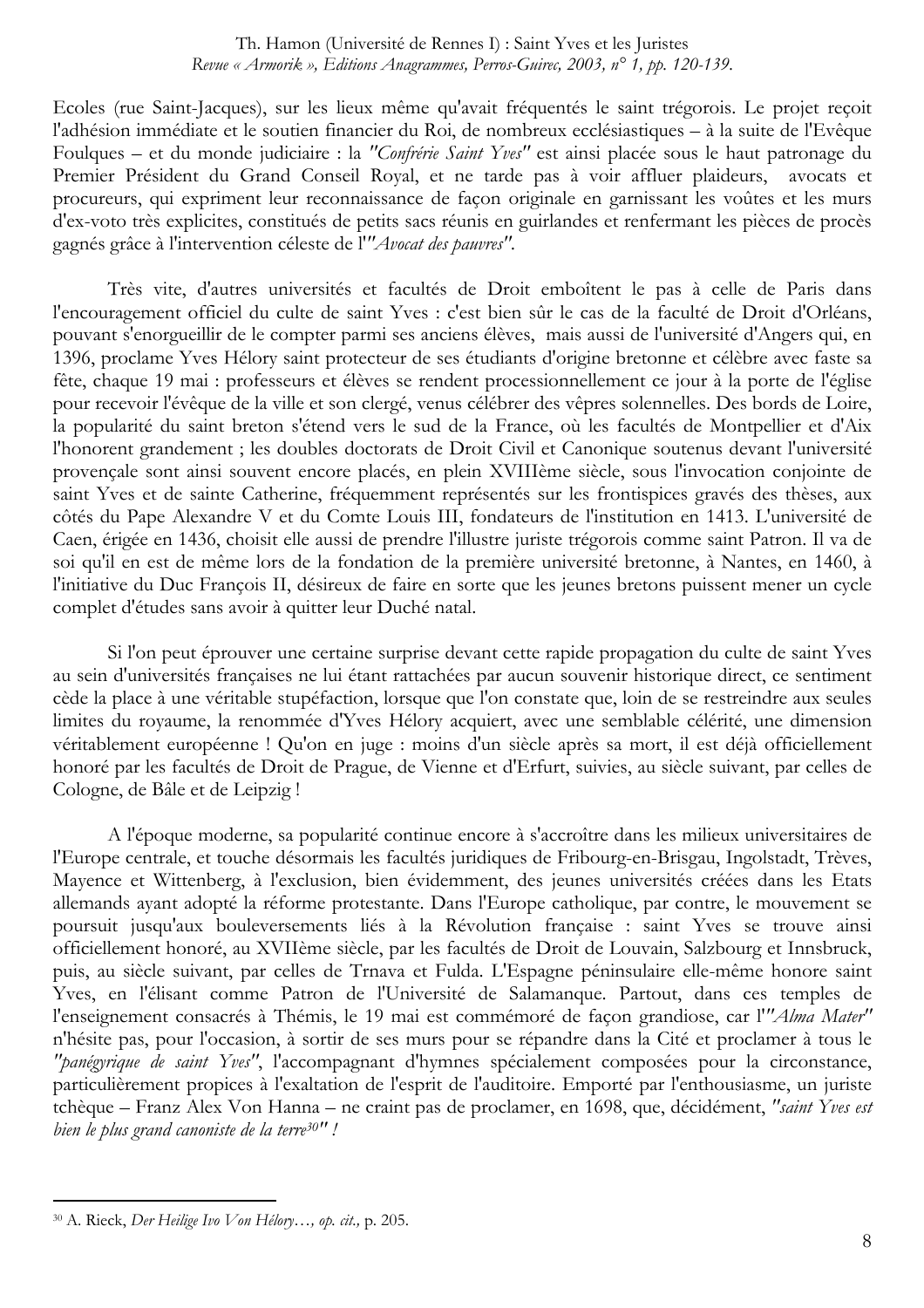En définitive, ce ne sont pas moins de dix-huit facultés juridiques qui, sur tout le continent européen, choisissent de se placer sous le patronage officiel d'Yves de Tréguier ! Sa renommée, partie des bords du Jaudy, finit donc par atteindre les rives du Danube ! Bel exploit, quand on réalise de surcroît que ce remarquable rayonnement spirituel ne repose que sur la tradition orale, tout juste renforcée par quelques rares récits hagiographiques, et non pas sur les propres écrits d'Yves Hélory, qui auraient pu faire l'objet d'un enseignement académique, en Droit Canonique ou en théologie. Contrairement à saint Thomas d'Aquin - son presque contemporain - saint Yves n'a en effet laissé aucune "Somme théologique", aucun "Traité juridique" permettant d'entretenir son souvenir pour la postérité : le seul texte, modeste, que l'on conserve de lui est son testament... encore n'est-il pas même autographe!

Le culte particulier témoigné par les juristes à Yves de Kermartin ne saurait, au demeurant, se circonscrire aux seuls milieux universitaires des facultés de Droit : dès la fin du Moyen Age, il s'étend aussi – très logiquement – à de nombreux magistrats et auxiliaires de Justice, parmi lesquels les avocats occupent une place spécifique.

C'est ainsi qu'en Bretagne, jusqu'à la fin de l'Ancien Régime, le 19 mai est officiellement considéré comme une "Fête du Palais" par le Parlement de Rennes, ce qui en fait un jour universellement chômé pour toutes les juridictions du ressort, dont l'activité judiciaire est momentanément suspendue pour permettre à leurs membres de participer aux cérémonies religieuses honorant le protecteur spécial de leur profession.

Bien d'autres tribunaux de France, mus par une louable émulation, ont à cœur d'imiter l'exemple breton : ainsi, à Bordeaux, des vêpres solennelles sont-elles célébrées dans la chapelle même du Parlement le jour de la Saint Yves, en prélude aux réjouissances plus prosaïques du lendemain, où une collation est servie à tous les membres de la "grande famille judiciaire" locale, dans le cadre prestigieux de la Grand'Chambre de la Cour souveraine : le temps d'un après-midi, Présidents et Conseillers y côtoient familièrement, au son des violons et des hautbois, avocats et procureurs, qui leur offrent en retour, en signe d'hommage, des bouquets de fleurs<sup>31</sup>. Plus au sud, le Parlement de Pau n'est pas en reste, organisant pour l'occasion une procession de tous les magistrats revêtus de leurs splendides Robes rouges de cérémonies, précédés "de deux caurs de musique, de voix et de toutes sortes d'instruments<sup>32"</sup>. Il n'est pas jusqu'au Présidial d'Agen qui ne commémore la mémoire d'Yves Hélory : au début du règne de Louis XV, des vêpres solennelles sont toujours célébrées en la chapelle du Tribunal la veille du 19 mai, avec adoration du Saint-Sacrement, tandis qu'une grand'messe y est dite le jour même<sup>33</sup>.

On pourrait multiplier les exemples, et citer aussi celui du Parlement de Franche-Comté, à Dôle, qui fonde en 1522 une messe perpétuelle en l'honneur de saint Yves, desservie par les moines Cordeliers de la ville ; celui, encore, du Conseil Souverain de Malines, ou de la Cour de Lakè-Halle, à Anvers. Avant de tenir audience, chaque mardi, les juges du grand port flamand commencent par assister, dans la chapelle du Palais de Justice, à une messe au rituel un peu spécial : au moment de l'Agnus Dei, de menues reliques de saint Yves leur sont en effet respectueusement présentées à embrasser, afin de leur rappeler symboliquement qu'ils doivent s'efforcer, dans leurs jugements, de suivre l'exemple de leur saint Patron en tentant d'associer Justice et miséricorde.

<sup>&</sup>lt;sup>31</sup> Boscheron des Portes, Histoire du Parlement de Bordeaux, 1878, t. 1, p. 115.

<sup>&</sup>lt;sup>32</sup> S. Ropartz, Histoire de Saint Yves..., op. cit., p. 321.

<sup>33 &</sup>quot;Extraits du Livre Doré du Présidial d'Agen", Archives Historiques du Département de la Gironde, Paris/Bordeaux, 1907, t. 42, p. 235.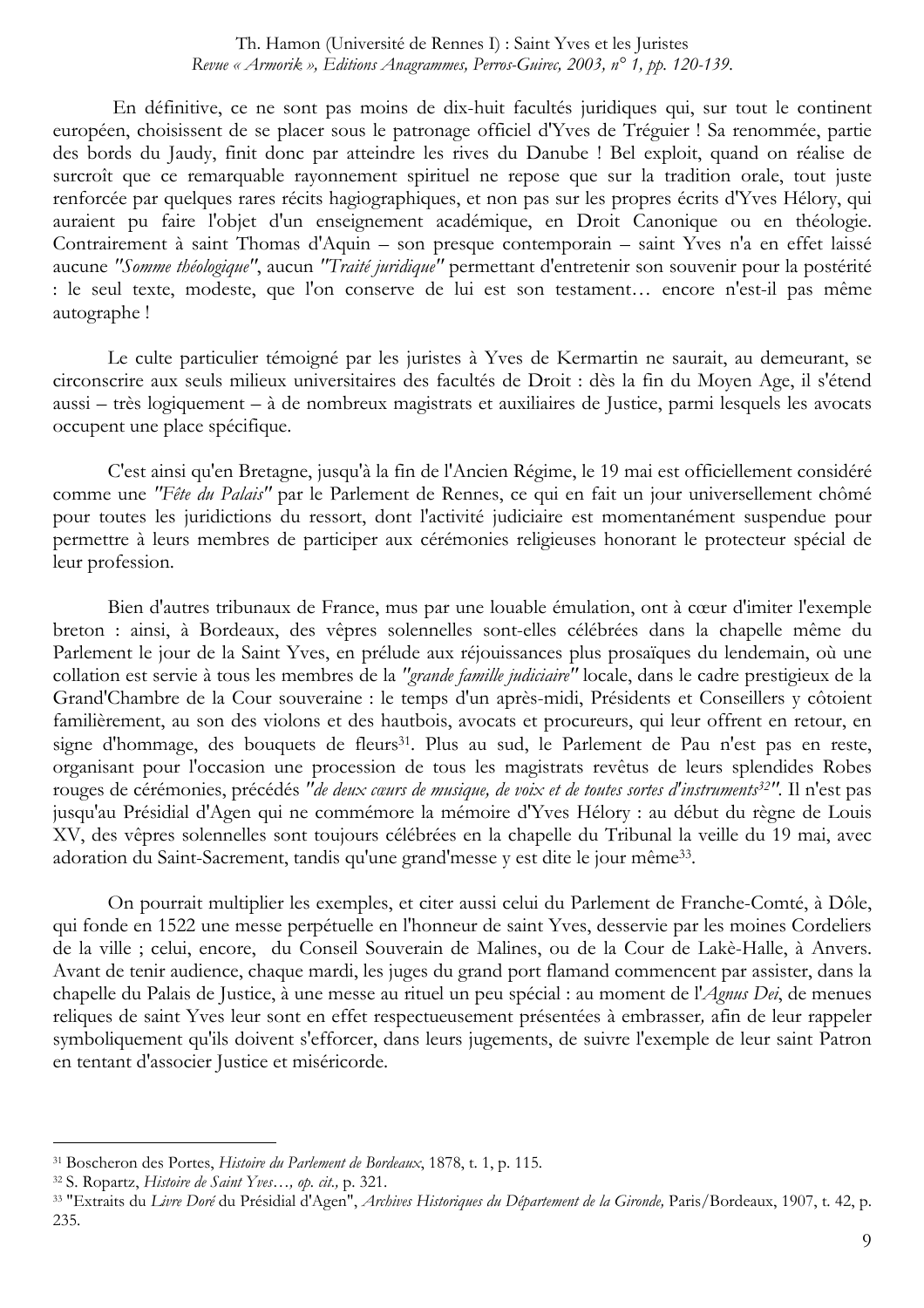Plusieurs Confréries Saint Yves se constituent également un peu partout, à l'initiative de pieux magistrats et avocats, certaines étant indifféremment ouvertes aux membres des deux professions tandis que d'autres, au contraire, sont exclusivement réservées à une seule... Le souvenir du chantre de l'union fraternelle devient quelquefois un paradoxal facteur de divisions ! Ce n'est assurément pas le cas à Troyes, où l'association des professionnels du Droit rassemble indistinctement le Baillis, le Lieutenant général et particulier du Bailliage, le Prévôt, les avocats et procureurs, les juges des juridictions fiscales et des douanes, les contrôleurs et "tous autres officiers et praticiens" du secteur. De même, à Chalon-sur-Saône, la Confrérie Saint Yves groupe pendant longtemps sous l'autorité d'un prieur unique à la fois les magistrats et les membres du Barreau ; fidèle à l'enseignement d'Yves Hélory, elle organise même un système d'assistance judiciaire, tout naturellement baptisé : "L'avocat des pauvres". Les confrères ne reculent pas même à se faire "visiteurs de prisons", en confiant aux prisonniers la réalisation de menus travaux, qu'ils vendent ensuite pour venir en aide aux miséreux. Hélas, la belle fraternité initiale finit par laisser place à l'hydre de la discorde, dans le dernier tiers du XVIIIème siècle... avant que l'association, probablement travaillée par l'esprit voltairien, ne renonce même, au début du règne de Louis XVI, à commémorer le 19 mai!

En définitive, l'exemple le plus remarquable de fidélité à *l'esprit de saint Yves* dont aient fait preuve des juristes, est peut être celui – extérieur à la Bretagne et à la France – fourni par les juges et jurisconsultes de Gand. Voici ce que nous apprend l'historien et magistrat Sigismond Ropartz (père du musicien Guy Ropartz) sur le fonctionnement de la confrérie qu'ils fondent en 1667<sup>34</sup> : "La confrérie se réunissait le jour de la fête de son patron, qu'elle célébrait par un office très solennel et par un discours latin, le premier dimanche de chaque mois. Après avoir entendu la messe, les confrères délibéraient sur les procès des pauvres que la société prenait sous son patronage. Les décisions étaient prises à la majorité des suffrages, excepté lorsqu'il s'agissait d'une question de Droit pur ; les avocats seuls, dans ce dernier cas, étaient admis à voter. Pour que la société accordât son assistance à un plaideur, il fallait trois conditions : 1) Qu'il fut pauvre, ou du moins dans un tel état de fortune qu'il voulût solliciter l'assistance à titre d'aumône ; 2) Que la cause eût été trouvée juste par au moins deux avocats membres de la Confrérie ; 3) Que le procès fût d'une nature telle que les frais de procédure ne dussent pas dépasser la valeur de l'objet du litige. Les habitants de la ville étaient préférés aux étrangers. Après qu'un procès avait été admis au bénéfice du patronage, l'avocat et le procureur qui en avaient été chargés devaient visiter la partie adverse pour l'engager à se concilier et s'offrir pour médiateurs, ou lui écrire dans ce sens, avant d'entamer la procédure. Les confrères plaidaient et occupaient gratuitement dans les causes des pauvres, n'attendant leurs honoraires que de Dieu; mais cependant, si leur client gagnait et si l'adversaire était condamné aux dépens, l'avocat et le procureur de la confrérie devaient se faire payer leurs déboursés et leurs épices. Les frais des enquêtes et autres instructions dispendieuses étaient supportés par la confrérie elle-même, qui avait, pour cette destination, une cotisation sociale et un tronc dans la chapelle de la congrégation".

Quatre siècle après que saint Yves eut prêché en acte l'union du Droit et du Juste, son message à dimension intemporelle était donc encore bien vivant au cœur de nombreux juristes !

\*\*\*

En cette année où l'on commémore dignement le sept centième anniversaire de sa mort, on ne peut manquer de s'interroger, en conclusion, sur les raisons pour lesquelles l'exemple de ce modeste magistrat breton du Moven Age sait encore autant parler aux professionnels du Droit, au début du troisième millénaire, alors même que l'inexorable écoulement des ans a bouleversé tant de choses par rapport au contexte politique, social, économique, spirituel, juridique et judiciaire, qui fut celui dans lequel vécut saint Yves : un droit de la famille et un appareil judiciaire désormais entièrement sécularisés et profondément restructurés, de nouvelles branches du Droit en plein essor dans des domaines jadis

<sup>&</sup>lt;sup>34</sup> S. Ropartz, *Histoire de Saint Yves..., op. cit.*, pp. 324 -326.